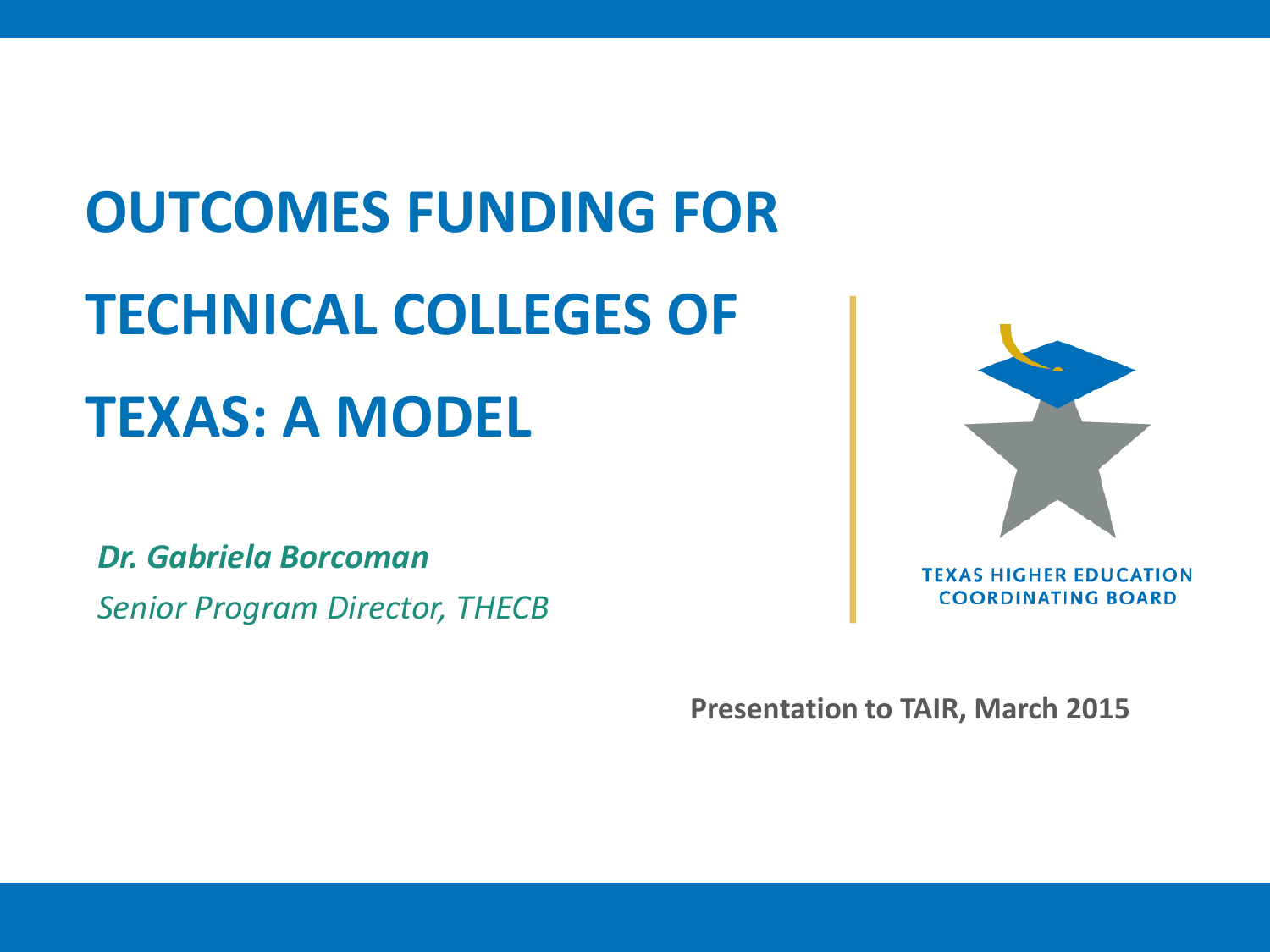TSTC commissioned a report to The Perryman Group: "The Impact of the Texas State Technical College (TSTC) System on Business Activity in Texas:

**A Current Assessment and a Perspective on the Potential Effect of a More "Outcomes-Oriented" Funding Mechanism" (2008)**

#### **Rider 52 (81st legislature) 2009**

- **Directs the Coordinating Board to report to the 82nd Legislature on the feasibility of a funding model based on "returned value" to be used in calculating formula funding for the Texas State Technical Colleges. The study must be conducted in consultation with the Office of the Comptroller, the Texas Workforce Commission, and the Texas State Technical College System (TSTCS). The TSTCS must transfer up to \$100,000 in FY 2010 to the Coordinating Board to cover the cost associated with the study.**
- In addition to the mentioned Rider, HB 1935, 81st Texas Legislature requires the Comptroller's Office conduct a similar feasibility study for all technical programs at two-year colleges.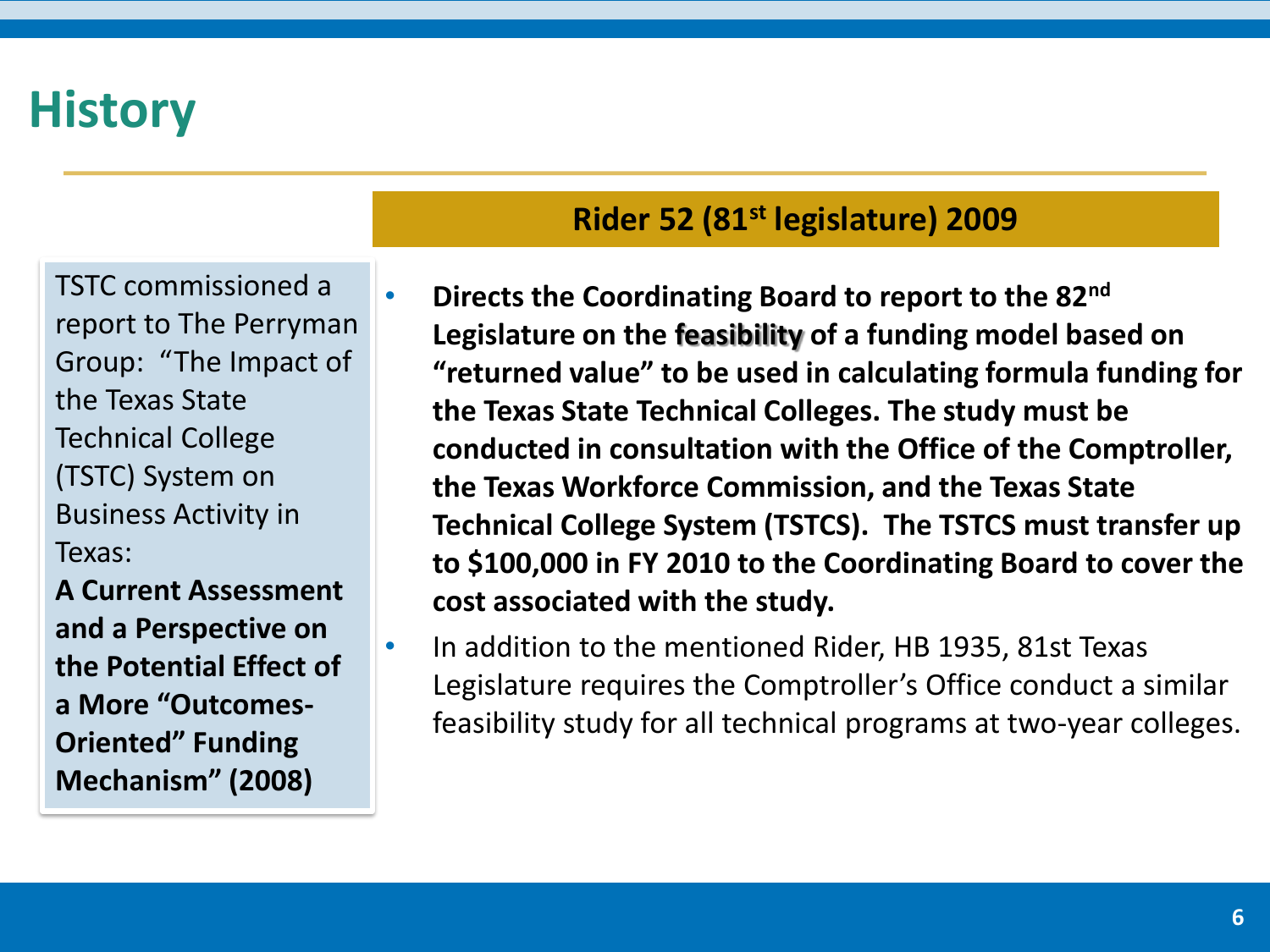TSTC commissioned a report to The Perryman Group: "The Impact of the Texas State Technical College (TSTC) System on Business Activity in Texas:

**A Current Assessment and a Perspective on the Potential Effect of a More "Outcomes-Oriented" Funding Mechanism" (2008)**

### **Rider 52 (81st legislature) 2009**

THECB conclusions:

#### **Pros:**

- Funding is outcomes-based and linked directly to economic value. TSTCS believes that its ability to respond to the needs of Texas industry will allow it to operate more efficiently, achieve improved outcomes, and possibly lower costs.
- Outcomes-based funding will be the most efficient methodology for the state by maximizing state value.
- TSTCS will have incentives to produce the highest valued outcomes, not just the largest number of contact hours.
	- Value to the state is specifically recognized, which will allow the state to more appropriately fund higher education successes.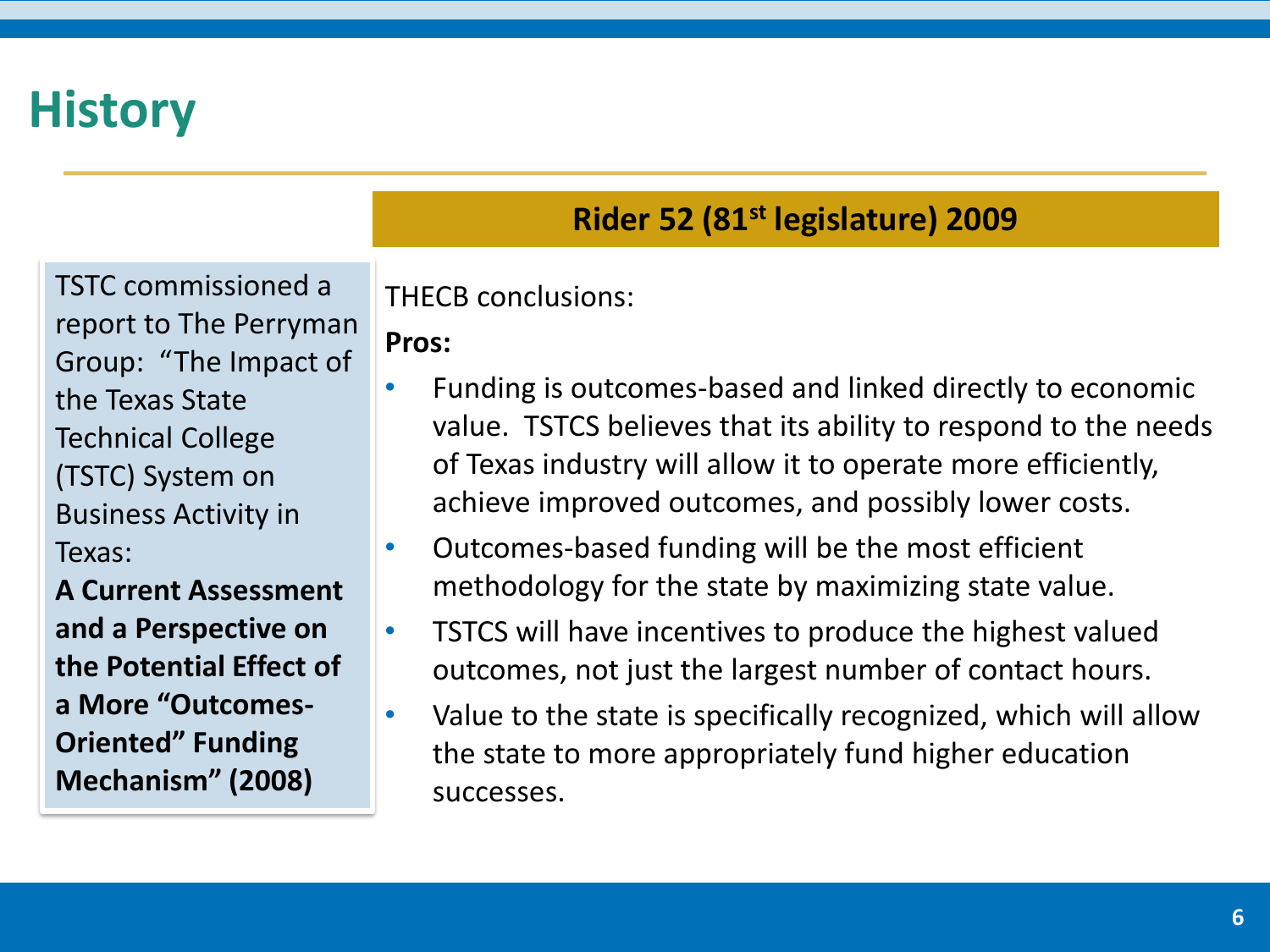TSTC commissioned a report to The Perryman Group: "The Impact of the Texas State Technical College (TSTC) System on Business Activity in Texas:

**A Current Assessment and a Perspective on the Potential Effect of a More "Outcomes-Oriented" Funding Mechanism" (2008)**

### **Rider 52 (81st legislature) 2009**

THECB conclusions:

#### **Cons:**

- Budgetary considerations may limit the legislature's ability to fully fund an output/value-based system.
- Funding is no longer resource-based and may result in inefficient resource allocation.
- Funding based on economic activity adds an additional element of risk and potential funding fluctuation.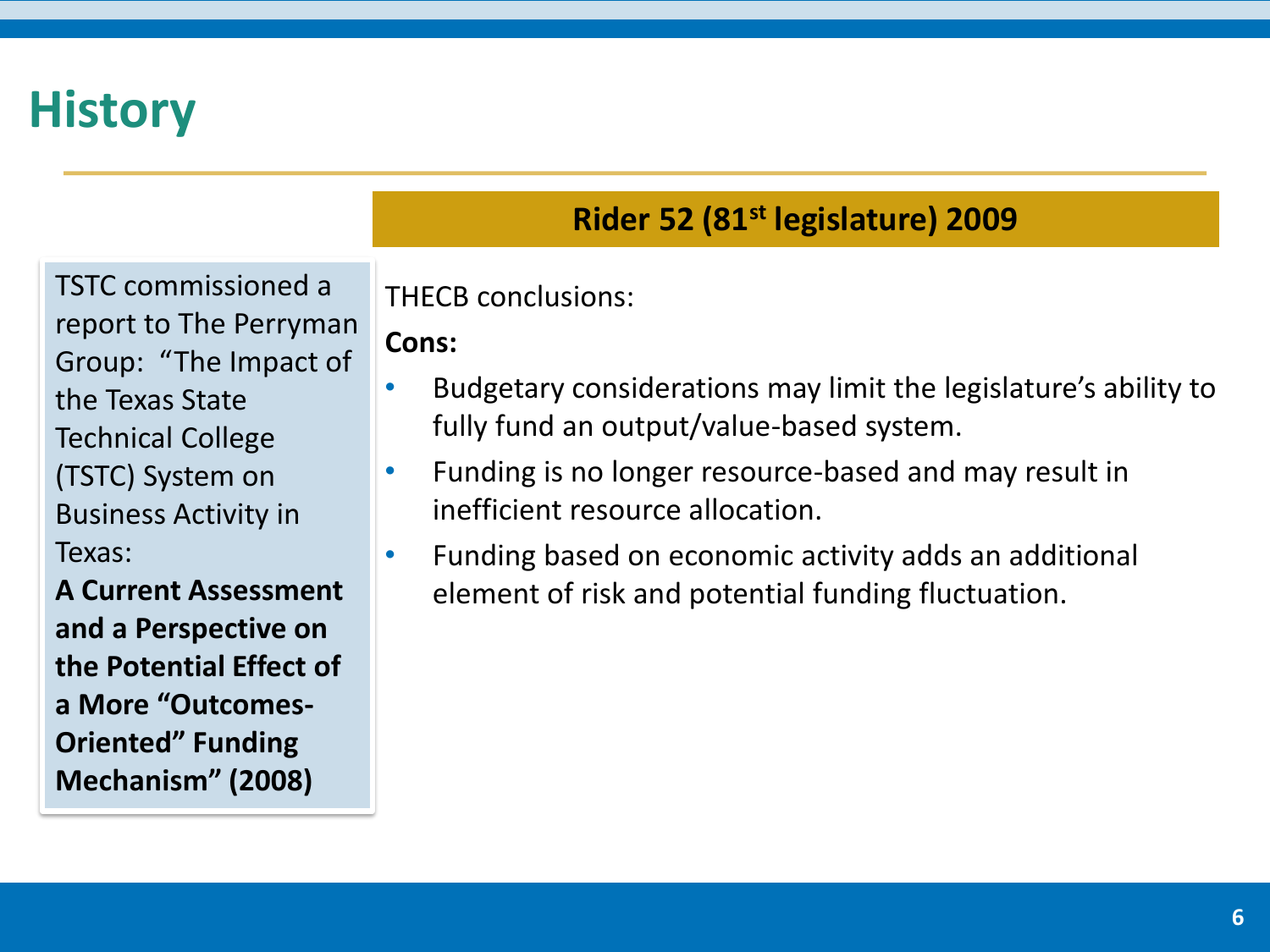TSTC commissioned a report to The Perryman Group: "The Impact of the Texas State Technical College (TSTC) System on Business Activity in Texas:

**A Current Assessment and a Perspective on the Potential Effect of a More "Outcomes-Oriented" Funding Mechanism" (2008)**

### **Rider 52 (81st legislature) 2009**

Comptroller's conclusions:

- the UI wage data do not contain detail on the number of hours worked nor do they differentiate between full- and part-time employees, so it is not possible for our analysts to determine a quarterly or annual salary for individuals in the database.
- The UI database also lacks the detail needed to determine if a particular higher educational program was instrumental in obtaining high-wage employment.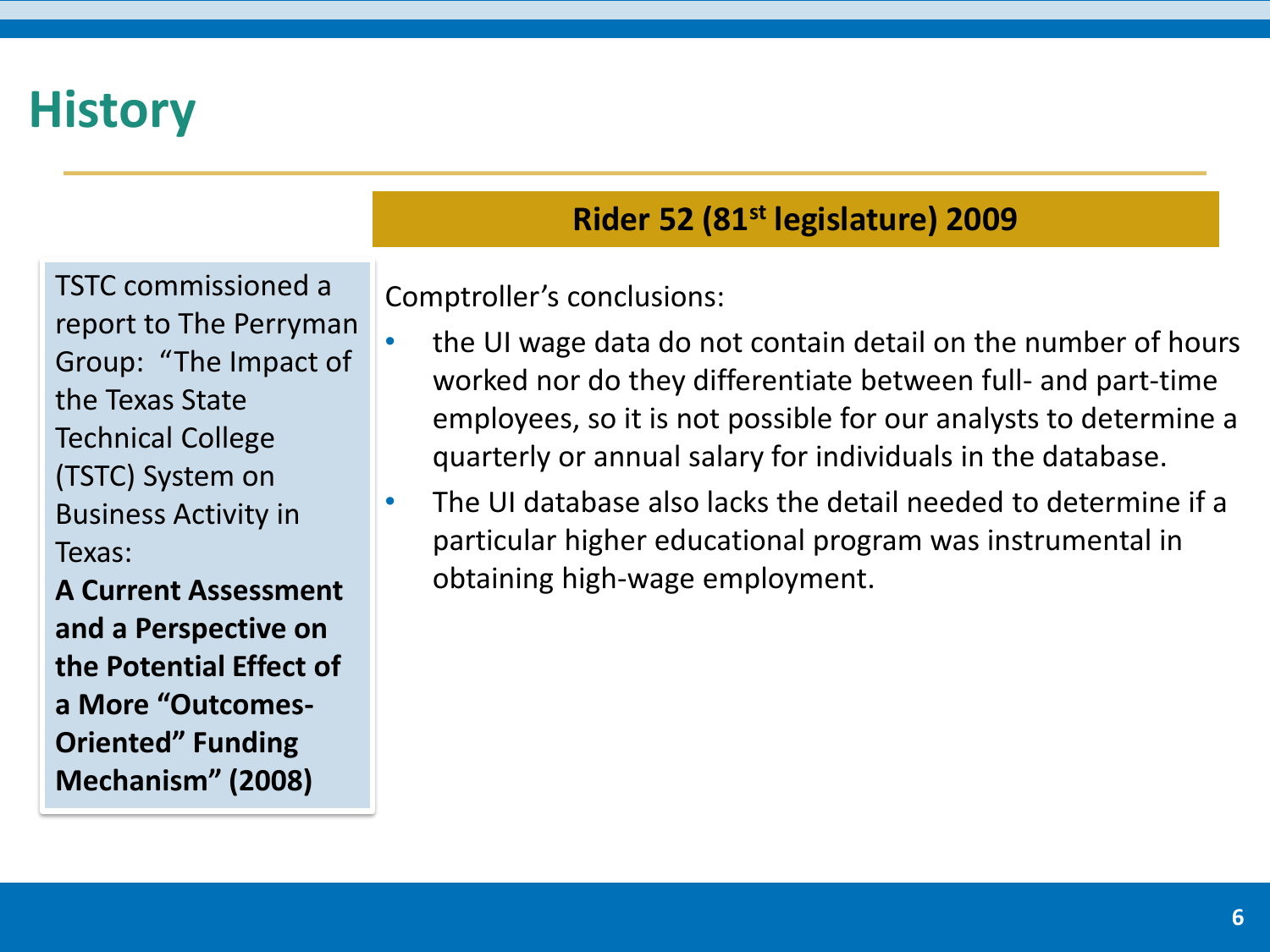TSTC commissioned a report to The Perryman Group: "The Impact of the Texas State Technical College (TSTC) System on Business Activity in Texas:

**A Current Assessment and a Perspective on the Potential Effect of a More "Outcomes-Oriented" Funding Mechanism" (2008)**

#### **Rider 52 (81st legislature) 2009 Methodology**

#### • **Basic Assumptions:**

- Cohorts studied were TSTC graduates from 2000 to 2008
- Comparison group includes high school graduates in the same age group as the graduates
- The graduates are employed in Texas and reported on UI wage records
- **Methodology**
	- TSTC graduates were extracted from the THECB databases, including age, level of degree, and major (as defined by CIP code) and matched with Unemployment Insurance (UI) records for employment and wage information
	- Based on the wage information provided by THECB, the Comptroller's Office estimated wages over the completer's work lives (assumed to be till they turn 74 years old).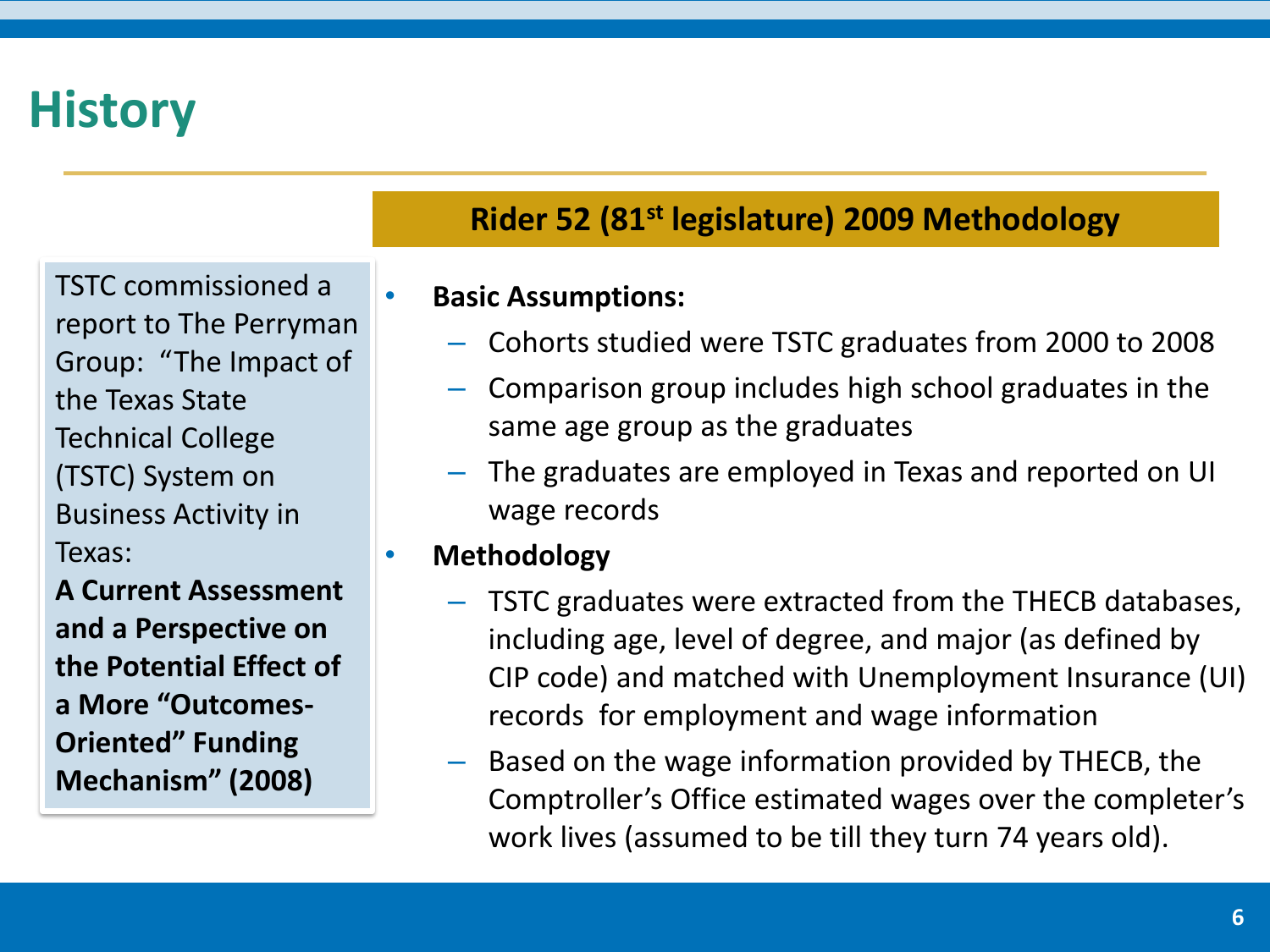TSTC commissioned a report to The Perryman Group: "The Impact of the Texas State Technical College (TSTC) System on Business Activity in Texas:

**A Current Assessment and a Perspective on the Potential Effect of a More "Outcomes-Oriented" Funding Mechanism" (2008)**

### **Rider 52 (81st legislature) 2009 Methodology**

#### • **Methodology – cont.**

- A discount rate of 4% was applied to account for inflation.
- The estimated rate of people between 30 and 74 year olds moving out of state was 1.49% and the rate of people likely to have injuries affecting at least one year of unemployment was 0.63%.
- A rate for likelihood of death was applied based on age.
- Attrition rate was considered to be an average of 3%.
- The effective tax rate used for this analysis was 7.7%.

#### • **Issues**

- UI Wage data does not include occupation and/or number of hours worked, so that it cannot be estimated if the wage was earned working full- or part-time.
- Some programs (as defined by CIP code) have few graduates, making it difficult to get a correct estimate of lifetime earnings.
- The data available does not indicate if an increase in wages is due to the training received.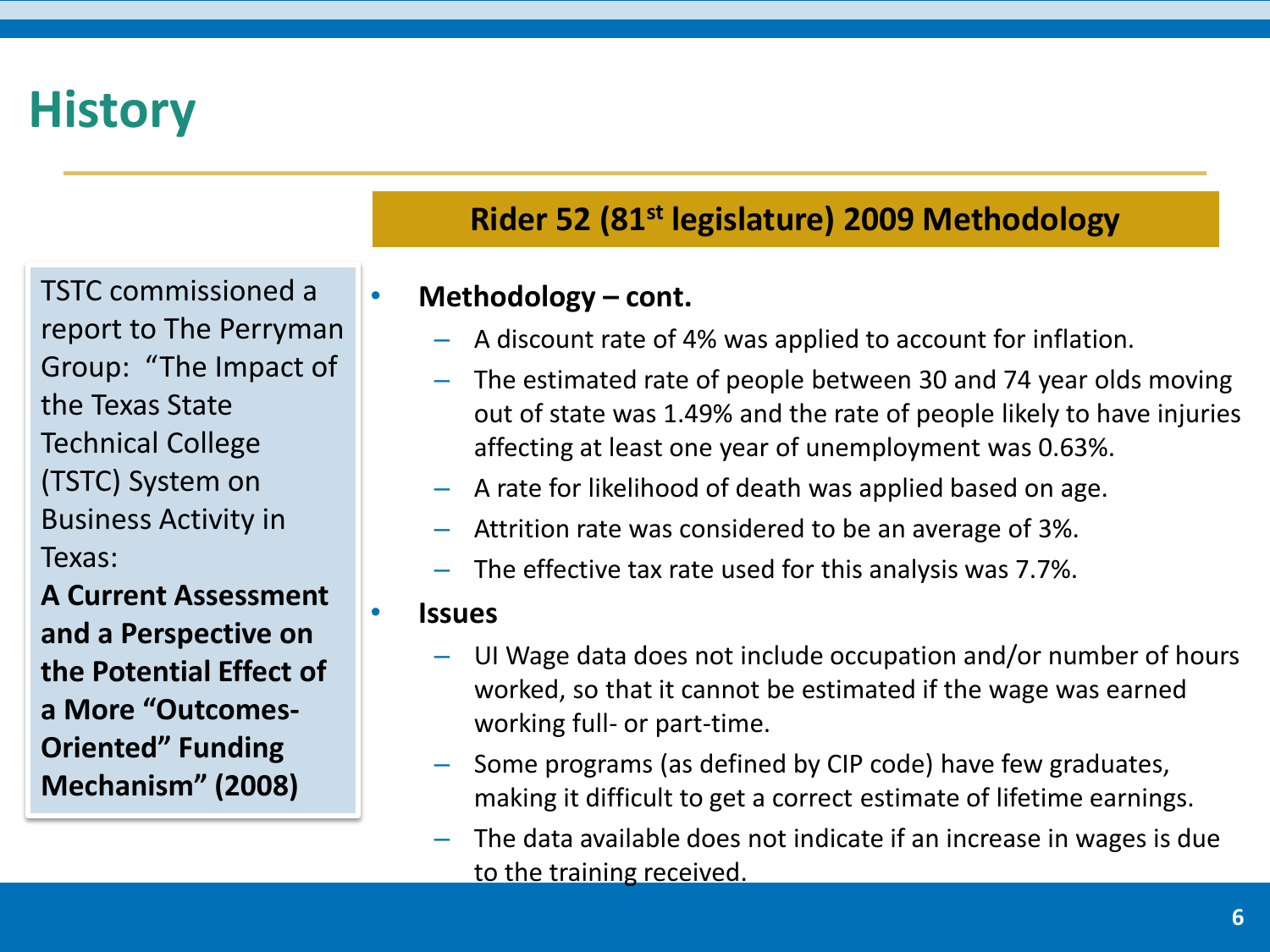TSTC commissioned a report to The Perryman Group: "The Impact of the Texas State Technical College (TSTC) System on Business Activity in Texas:

**A Current Assessment and a Perspective on the Potential Effect of a More "Outcomes-Oriented" Funding Mechanism" (2008)**

### **Rider 52 (81st legislature) 2009 Methodology**

#### • **Under consideration**

- Combine CIP codes from 4-digit level to 2-digit level to increase the number of graduates.
- Finding a valid comparison group, for example high school graduates of the same age, students in the same program that never graduated
- Should graduates that leave the state be considered?
- Should credits earned through different methods, for example work in the military, transfer, dual credit, be considered toward TSTC?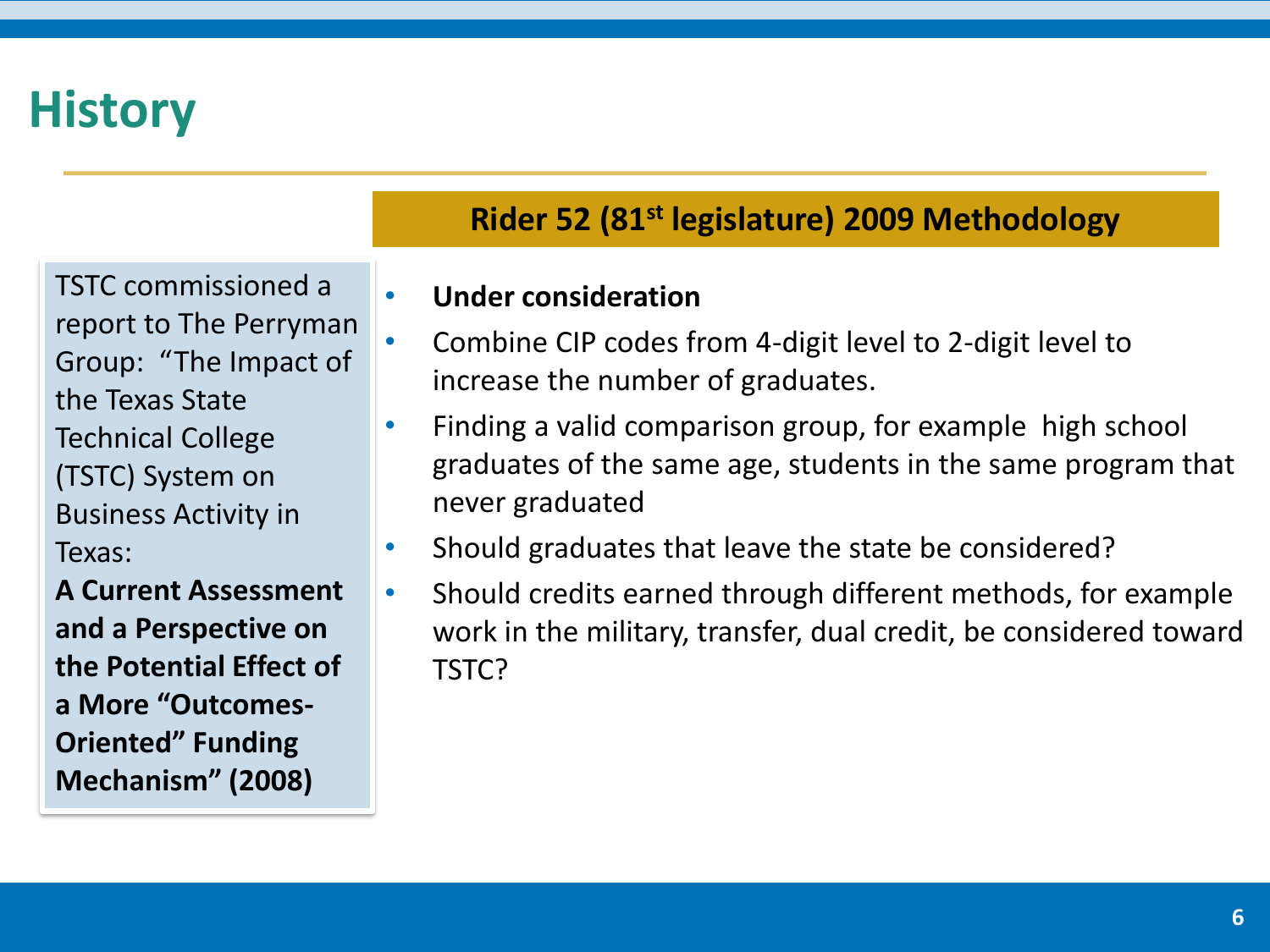TSTC commissioned a report to The Perryman Group: "The Impact of the Texas State Technical College (TSTC) System on Business Activity in Texas:

**A Current Assessment and a Perspective on the Potential Effect of a More "Outcomes-Oriented" Funding Mechanism" (2008)**

### **Rider 42 (82nd legislature) 2011**

42. Texas State Technical College "Returned Value" Funding Model.

The Texas Higher Education Coordinating Board shall work with the Texas State Technical College System, the Legislative Budget Board and other relevant agencies to develop a new A&I funding formula to be implemented for the 2014-15 biennium for the Texas State Technical Colleges. The formula shall reward job placement and graduate earnings projections, not time in training or contact hours.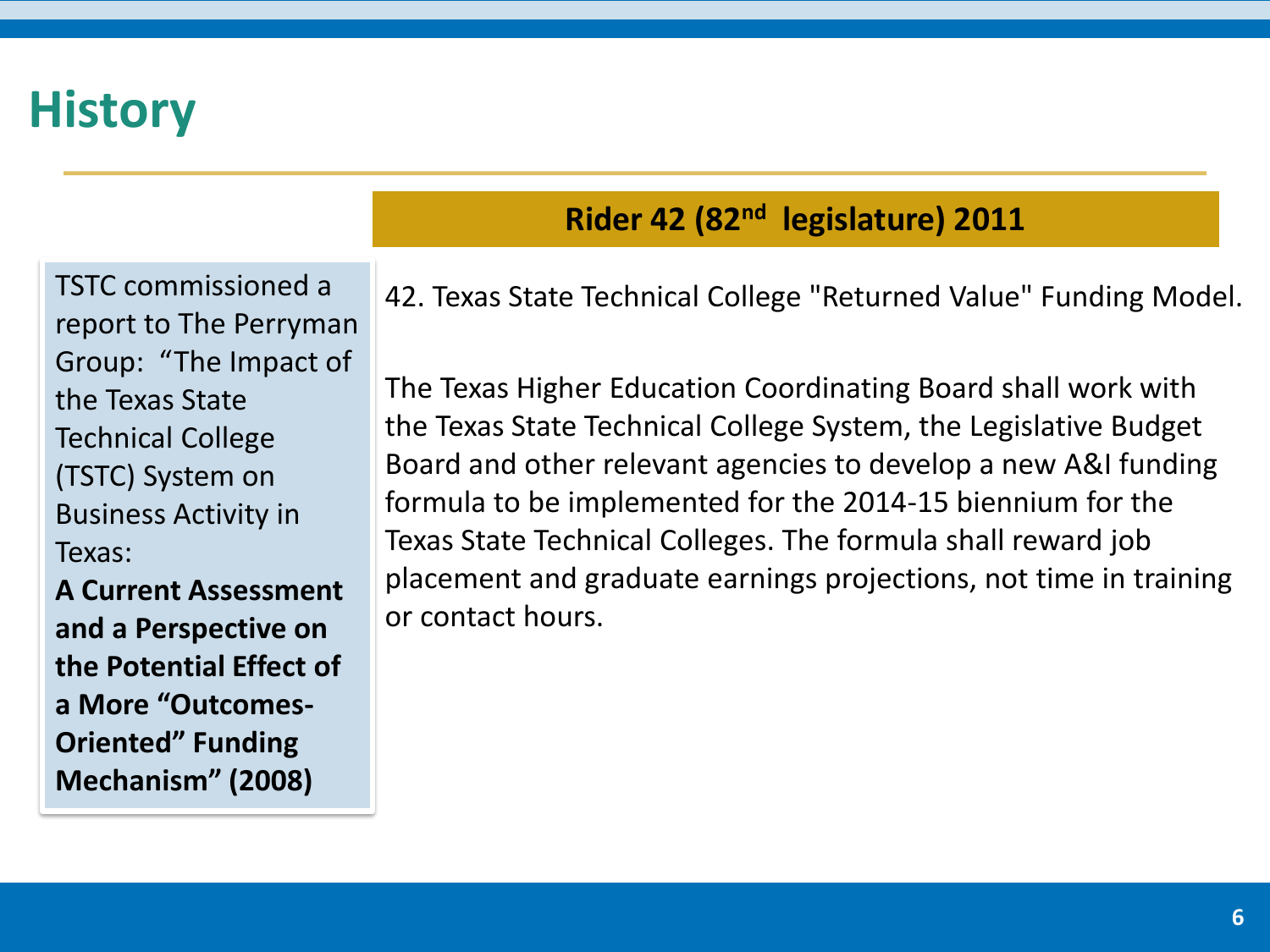TSTC commissioned a report to The Perryman Group: "The Impact of the Texas State Technical College (TSTC) System on Business Activity in Texas:

**A Current Assessment and a Perspective on the Potential Effect of a More "Outcomes-Oriented" Funding Mechanism" (2008)**

### **Rider 42 (82nd legislature) 2011 Methodology**

#### • **Basic Assumptions:**

- Cohorts studied were TSTC graduates, transfers, and leavers from 2005 and 2006
- There is no comparison group. The comparison wage is minimum wage for 40 hrs/week, 52 weeks (\$15,080/year)
- The graduates are employed in Texas and reported on UI wage records
- **Methodology**
- Students graduating or leaving TSTC in a certain year were extracted from the THECB databases, including age, level of degree, and major (as defined by CIP code)
- The TSTC graduates were matched with Unemployment Insurance (UI) records for employment and wage information for 5 years after graduating or leaving TSTC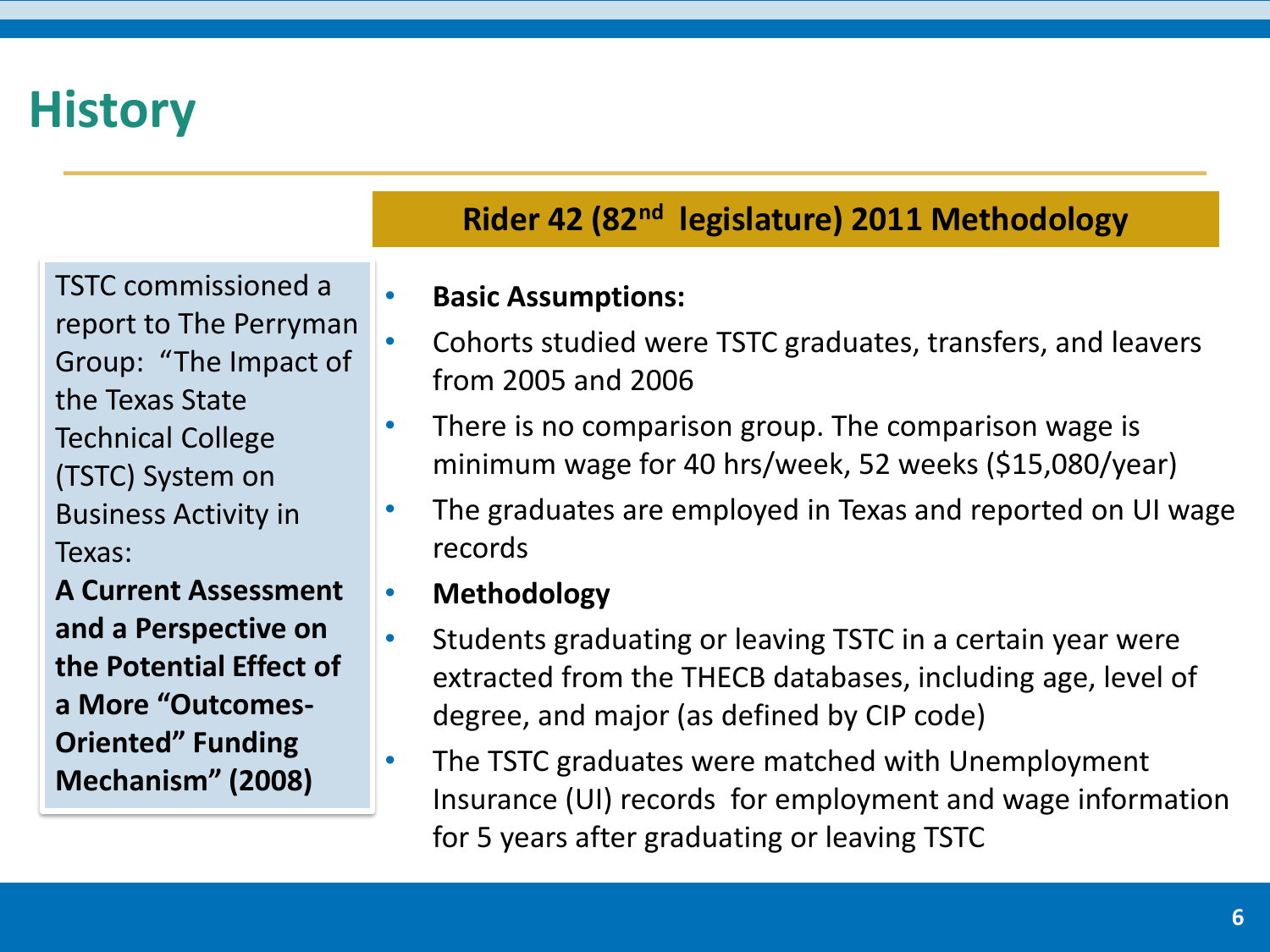TSTC commissioned a report to The Perryman Group: "The Impact of the Texas State Technical College (TSTC) System on Business Activity in Texas:

**A Current Assessment and a Perspective on the Potential Effect of a More "Outcomes-Oriented" Funding Mechanism" (2008)**

- **Methodology – cont.**
- Cohort calculation:
	- Select all students enrolled at TSTC in fiscal years 2005 and 2006
	- Remove all students who did not graduate and who reenrolled in TSTC at any time during the following 2 years
	- Remove all students who did not graduate in the cohort year but graduated from TSTC at any time during the following 2 years. They will be part of that year cohort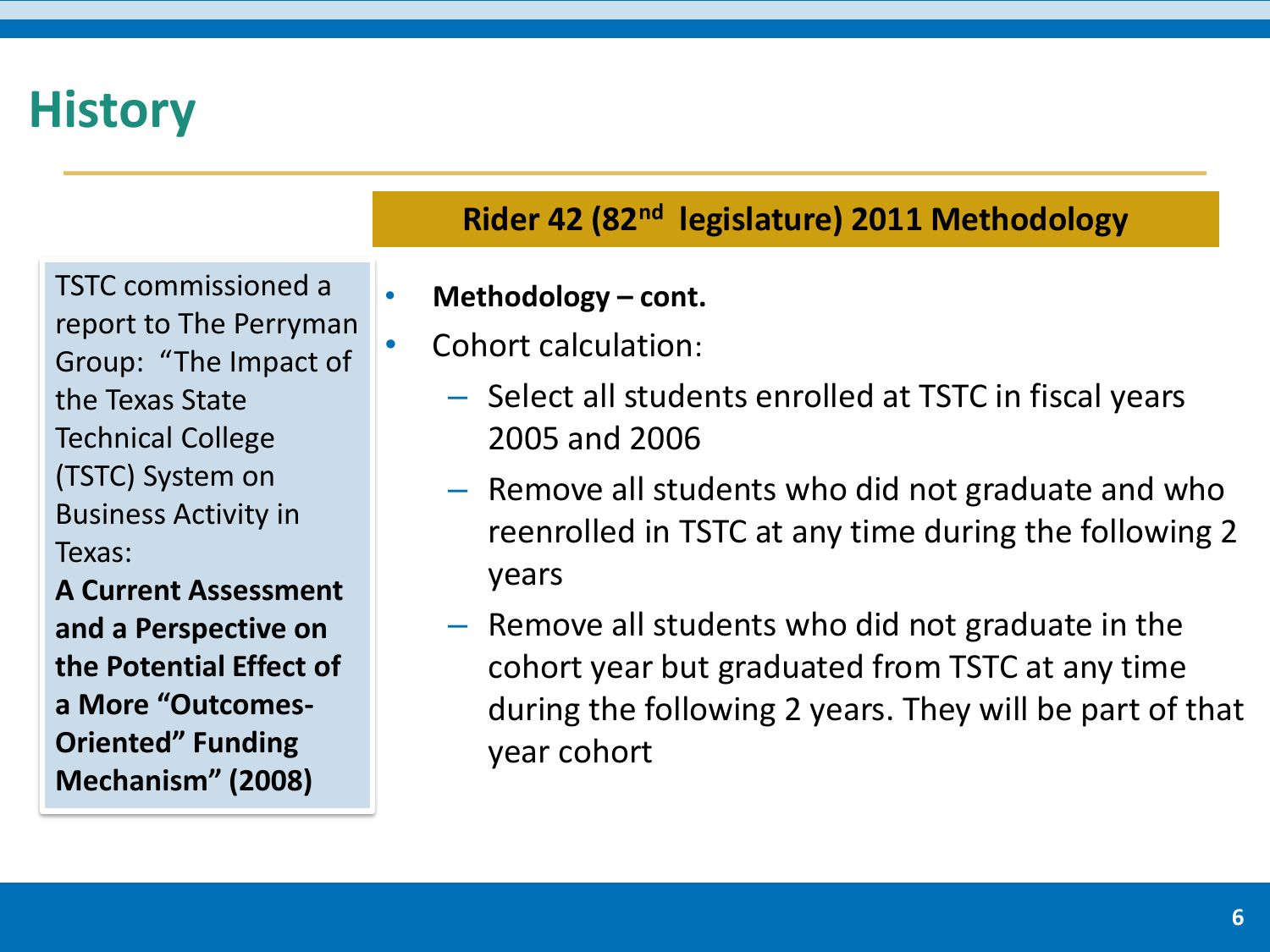TSTC commissioned a report to The Perryman Group: "The Impact of the Texas State Technical College (TSTC) System on Business Activity in Texas:

**A Current Assessment and a Perspective on the Potential Effect of a More "Outcomes-Oriented" Funding Mechanism" (2008)**

- **Methodology – cont.**
- Cohort calculation:
	- Students should take at least 9SCH at TSTC
	- Students are placed in different groups based on the highest award earned, previously award earned, and leaver status:
		- Graduates: Associates the associate degree is the highest degree earned
		- Graduates: Certificates- certificate is the highest award earned
		- Graduates: Marketable Skills Awards MSA is the highest award earned
		- Transfers: students enrolled in a 4-year university in the following fall
		- Leavers: students did not graduate, transfer, or reenroll at TSTC in the next 2 years
		- University graduates: students received a university degree prior to enrolling at TSTC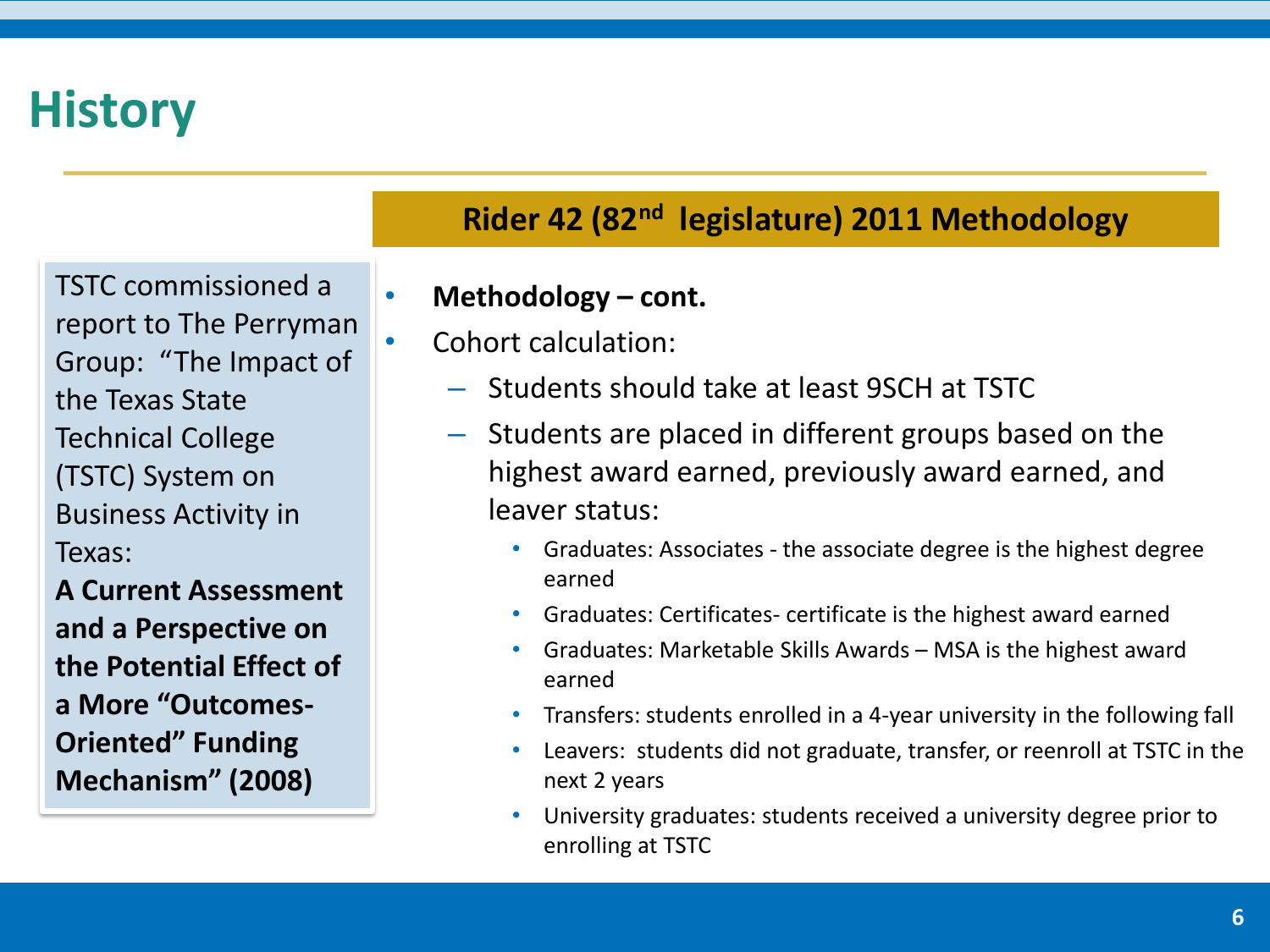TSTC commissioned a report to The Perryman Group: "The Impact of the Texas State Technical College (TSTC) System on Business Activity in Texas:

**A Current Assessment and a Perspective on the Potential Effect of a More "Outcomes-Oriented" Funding Mechanism" (2008)**

- **Methodology – cont.**
- Wage calculation:
	- Calculate the sum of wages for each student (by SSN) for each quarter of the 5 years after graduation
	- Apply inflation factors in such a way that wages are expressed in 2011 dollars.
	- Remove from calculation any student who did not work at least 3 quarters of the year.
	- Calculate the annual wage
- Calculate the difference between earnings and base wage by groups by year
- Calculate the extra tax revenues for the state. The tax rate used is 7%. The economic multiplier is 1.5
- Calculate the present value of revenue.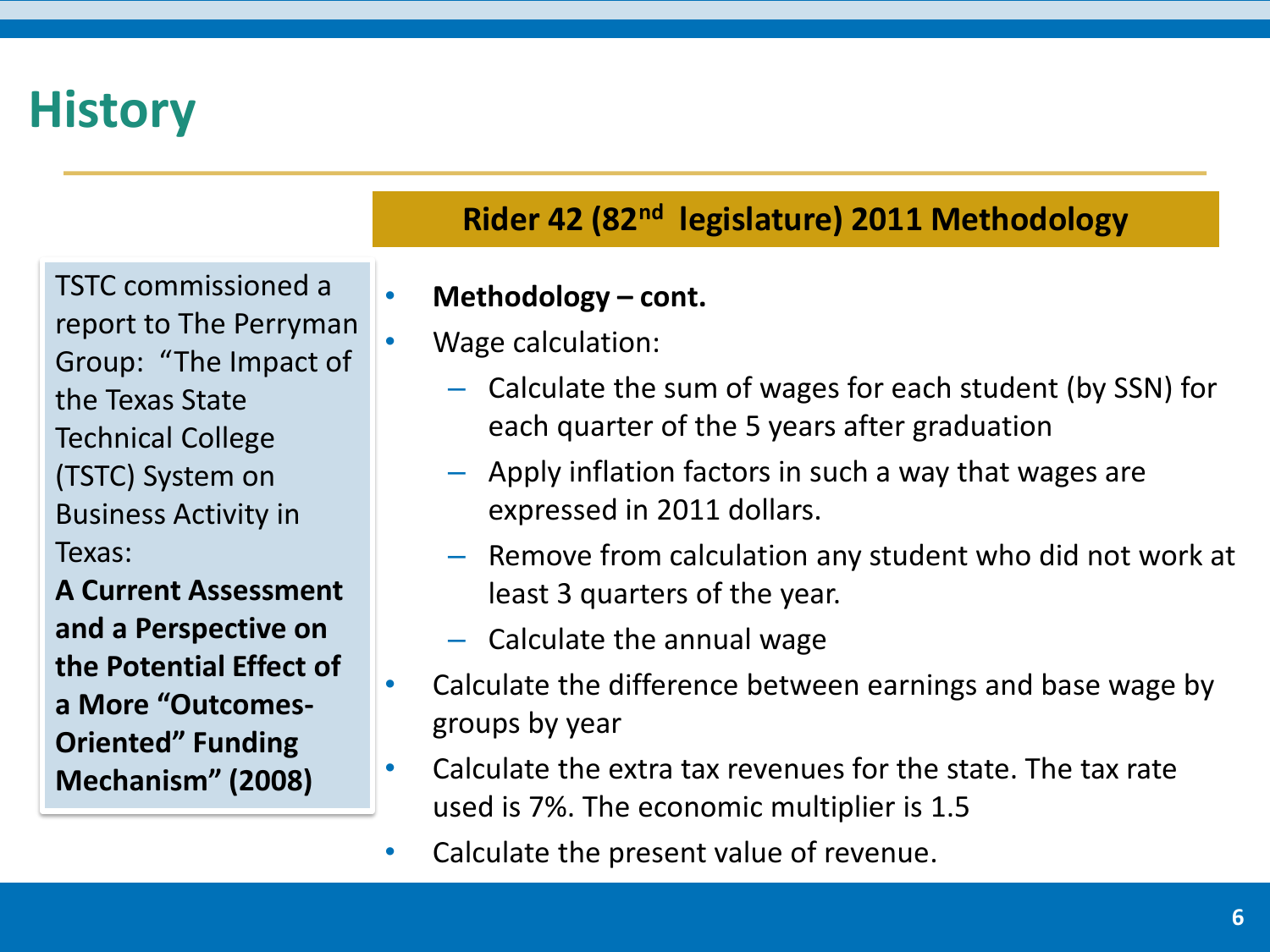TSTC commissioned a report to The Perryman Group: "The Impact of the Texas State Technical College (TSTC) System on Business Activity in Texas:

**A Current Assessment and a Perspective on the Potential Effect of a More "Outcomes-Oriented" Funding Mechanism" (2008)**

- **Methodology – cont.**
- Formula calculation assumptions:
	- Funding represents about 50% of the present value of revenue
	- The allocation is based on the same percentage representing the percentage of contribution of each college to the revenues
- Calculate the new allocations for each college in the TSTC System
- **Issues**
- UI Wage data does not include occupation and/or number of hours worked, so that it cannot be estimated if the wage was earned working full- or part-time.
- The data available does not indicate if an increase in wages is due to the training received.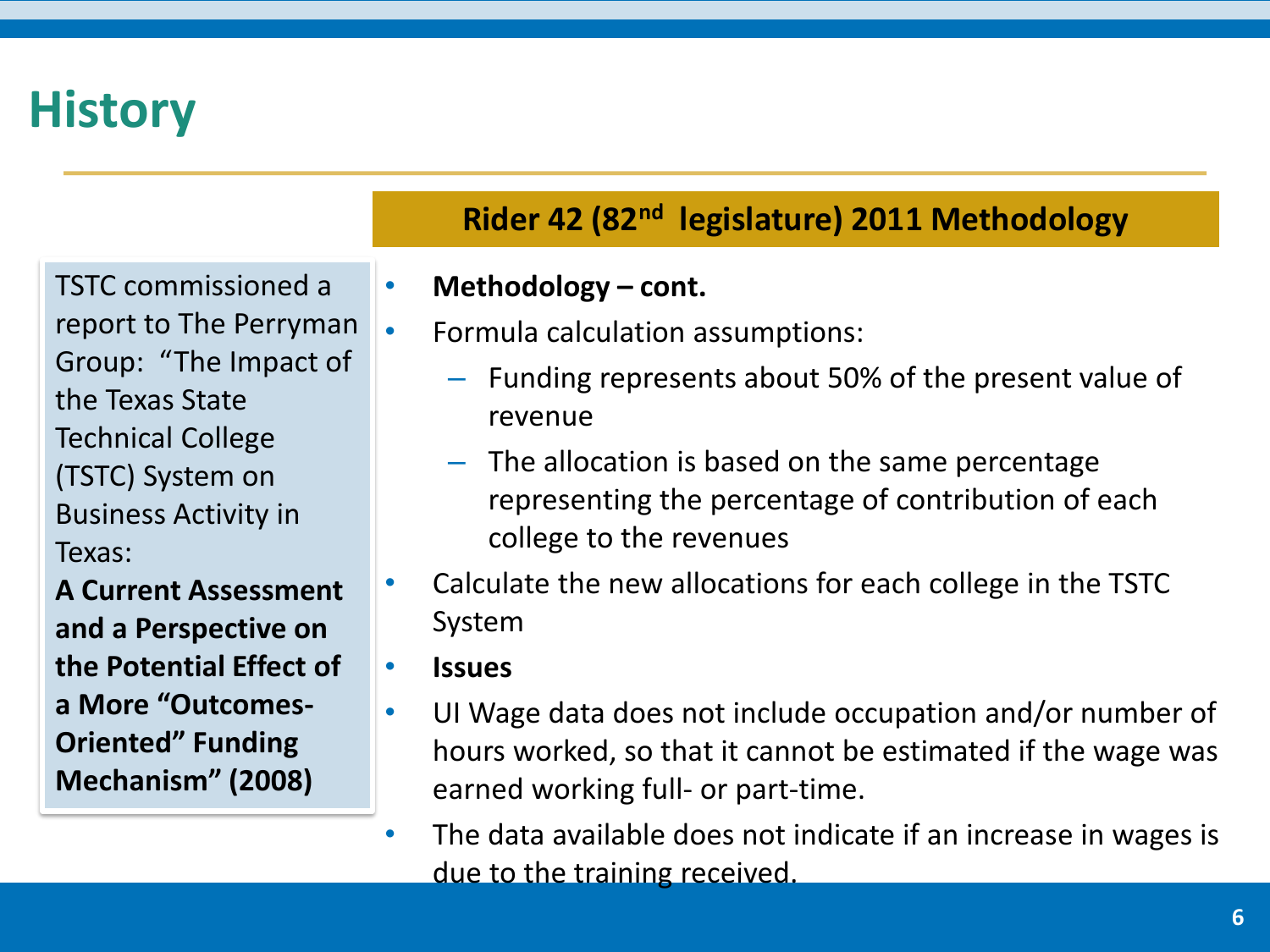The new funding model was approved by the legislature and used in the allocations for the current biennium

#### • **FY2007 Cohort:**

– **Wage year1: 2008**

**Wages**

- **Wage year2: 2009**
- **Wage year3: 2010**
- **Wage year4: 2011**
- **Wage year5: 2012**
- **FY2008 Cohort:**
	- **Wage year1: 2009**
	- **Wage year2: 2010**
	- **Wage year3: 2011**
	- **Wage year4: 2012**
	- **Wage year5: 2013**
- **Inflation applied**
- **Minimum wage:**
	- **\$15,080**
- **Tax rate: 7%**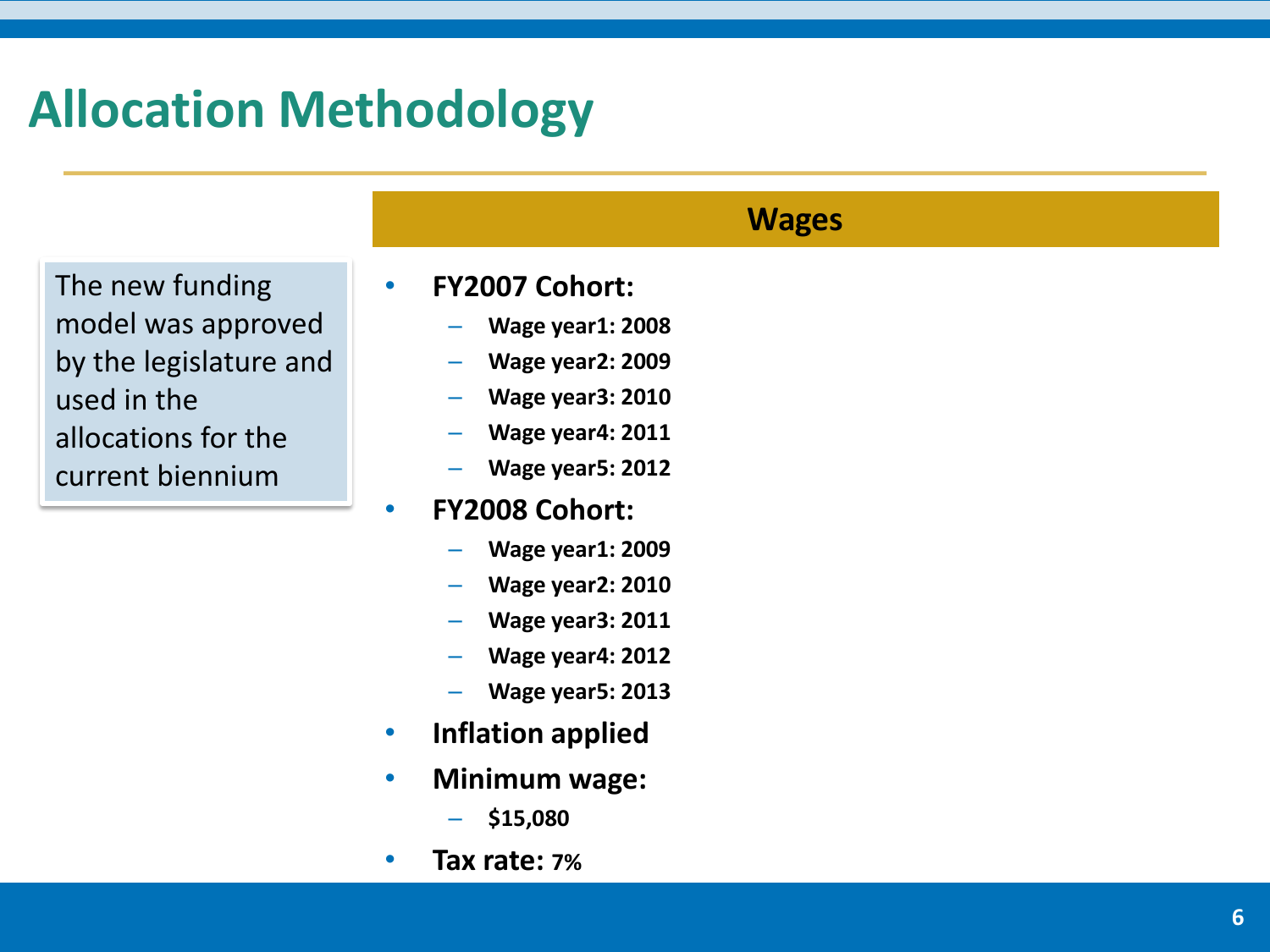|                                          | Total            | Average           | Average<br>Year1 Wage                   |                                                 | <b>Average tax</b>                               |
|------------------------------------------|------------------|-------------------|-----------------------------------------|-------------------------------------------------|--------------------------------------------------|
| group                                    | <b>Graduates</b> | <b>Wage Year1</b> | no minwage                              | <b>Tax Value</b>                                | per group                                        |
| <b>GRADUATES:</b><br><b>ASSOCIATES</b>   | $983 \;$ \$      | 36,794            | \$21,714                                | $\zeta$<br>1,520                                | $\zeta$<br>1,925                                 |
| <b>GRADUATES:</b><br><b>CERTIFICATES</b> | 442 \$           | 29,700            | \$14,620                                | $\zeta$<br>1,023                                | \$1,425                                          |
|                                          |                  |                   | $=$ Average<br>Wage Year1 -<br>\$15,080 | $=$ (Average<br>Wage Year1 -<br>$$15,080$ *0.07 | Average of<br>the 5 years<br>of the tax<br>value |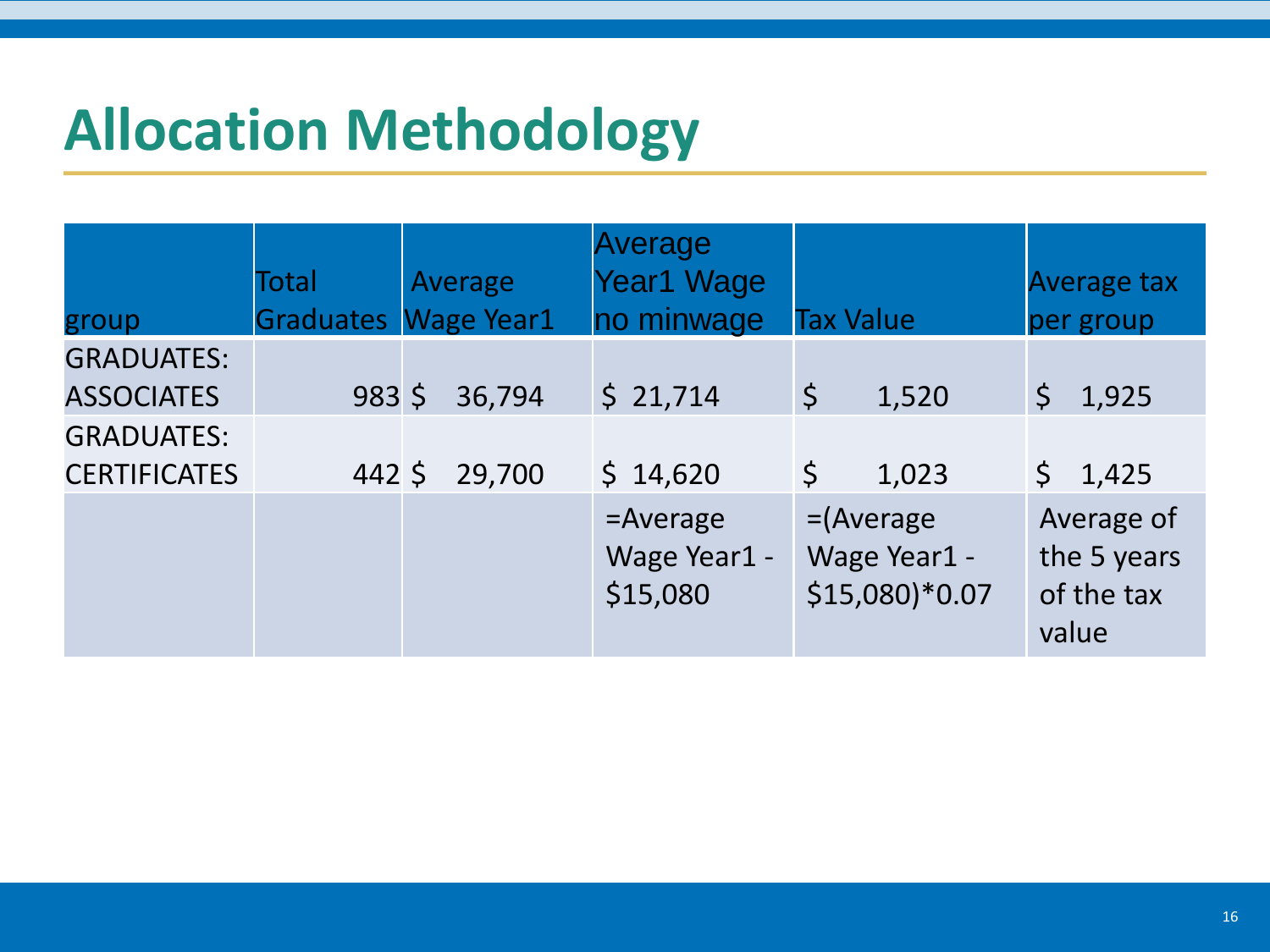| group                                                                              | Total<br>Graduates group | Average<br>tax per | <b>Avg Tax</b><br><b>Revenue</b><br>with<br><b>multiplier</b> | <b>Sum of Avg</b><br>Tax &<br><b>Multiplier</b>                        | <b>PV</b> of<br>revenue                                                  | <b>Funded</b><br><b>Amount</b> |
|------------------------------------------------------------------------------------|--------------------------|--------------------|---------------------------------------------------------------|------------------------------------------------------------------------|--------------------------------------------------------------------------|--------------------------------|
| <b>GRADUATES:</b><br><b>ASSOCIATES</b><br><b>GRADUATES:</b><br><b>CERTIFICATES</b> | 9835<br>$442\frac{1}{5}$ |                    | $\zeta$<br>1,925 2,887<br>$\zeta$<br>1,425 2,137              | $\zeta$<br>4,811<br>$\zeta$<br>3,561                                   | \$24,057<br>\$17,807                                                     | \$12,028<br>\$8,903            |
|                                                                                    |                          |                    | $=$ Average<br>tax per<br>$group*1.5$                         | $=$ Average tax<br>per group<br>+Avg Tax<br>Revenue with<br>multiplier | $=PV$ (disc<br>rate, years<br>,-Avg Tax<br>Revenue<br>with<br>multiplier | $=$ PV of<br>revenue*<br>.5    |
| Discount rate                                                                      | 0%                       |                    | Funded<br>amount                                              | 50%                                                                    |                                                                          |                                |
| <b>Years of Earnings</b>                                                           | 5                        |                    | Multiplier                                                    | 1.5                                                                    |                                                                          |                                |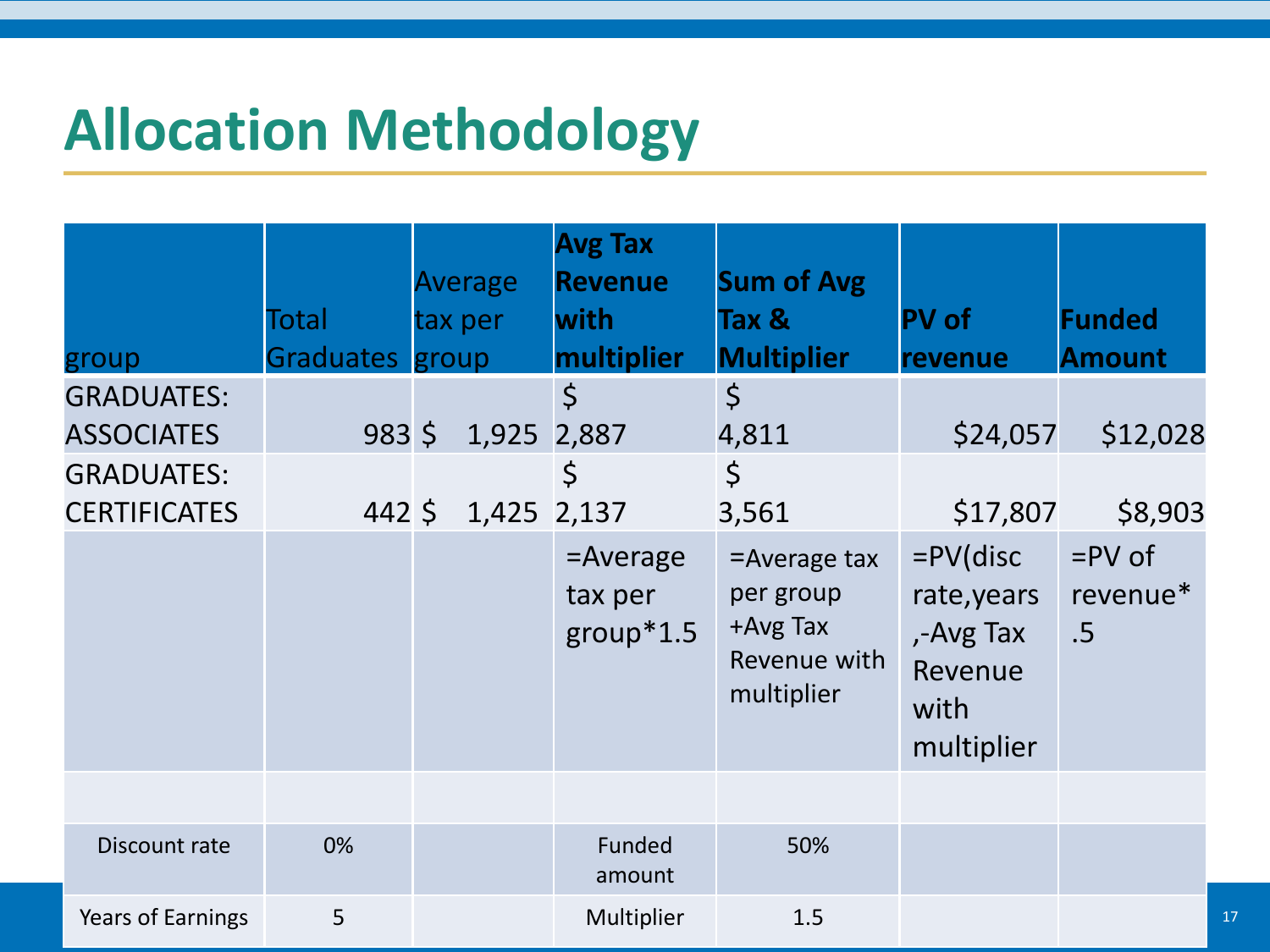| group                                    | Total<br><b>Graduates Amount</b> | <b>Funded</b> | <b>Total Funding</b>                 | <b>Allocation Percent</b> |
|------------------------------------------|----------------------------------|---------------|--------------------------------------|---------------------------|
| <b>GRADUATES:</b><br><b>ASSOCIATES</b>   | 983                              | \$12,028      | \$11,823,798                         | 39%                       |
| <b>GRADUATES:</b><br><b>CERTIFICATES</b> | 442                              | \$8,903       | \$3,935,282                          | 13%                       |
|                                          |                                  |               | =funded<br>amount*total<br>graduates | \$30,533,560              |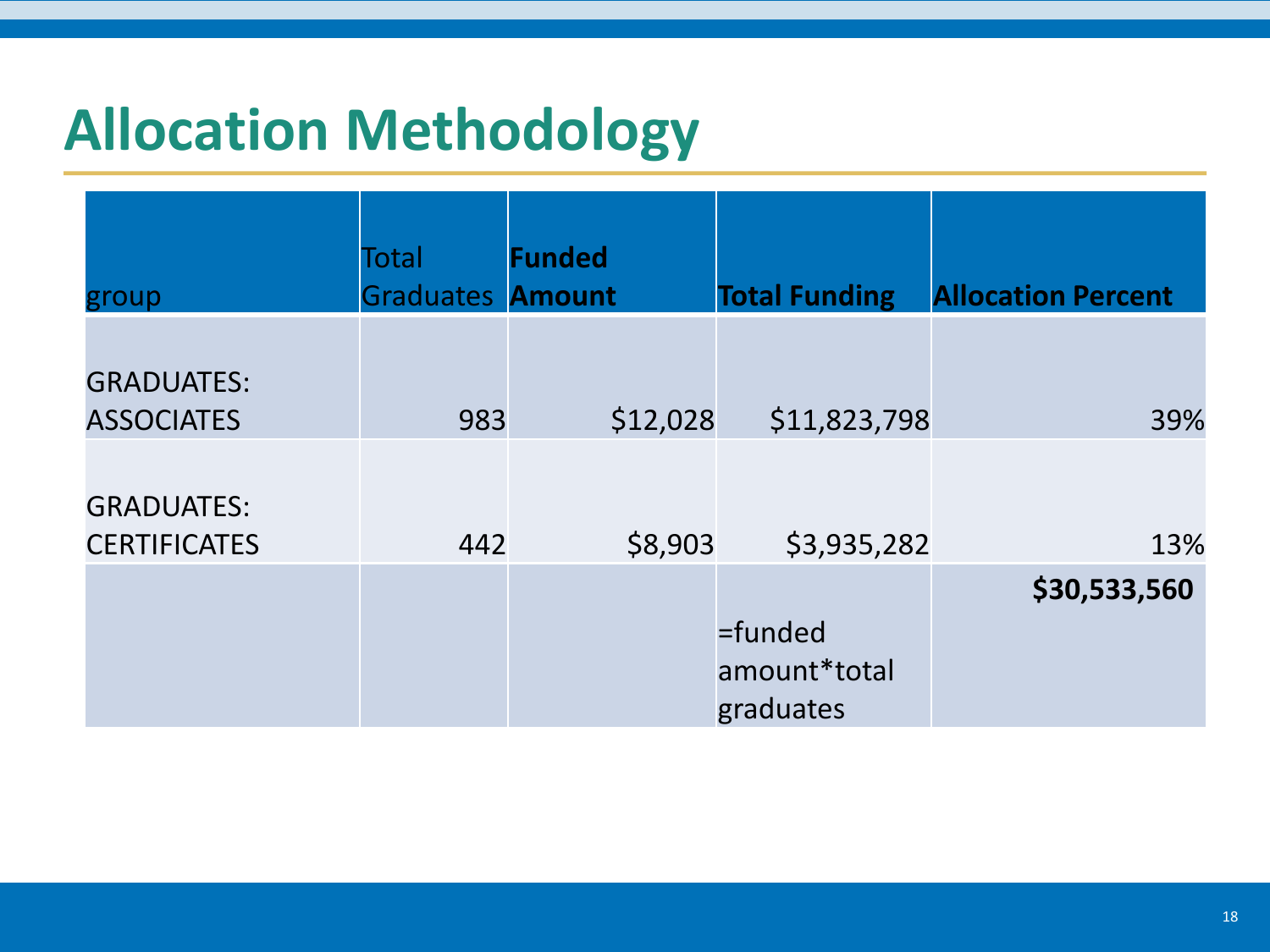The new funding model was approved by the legislature and used in the allocations for the current biennium

### • **Transfer students**

- **Dual credit students**
- **New campus**

- **Formula Funding Information:**
	- **[http://www.thecb.state.tx.us/index.cfm?objectid=4EA741D3-](http://www.thecb.state.tx.us/index.cfm?objectid=4EA741D3-C76D-FBC5-04F664C233E8802B) C76D-FBC5-04F664C233E8802B**

**Issues**